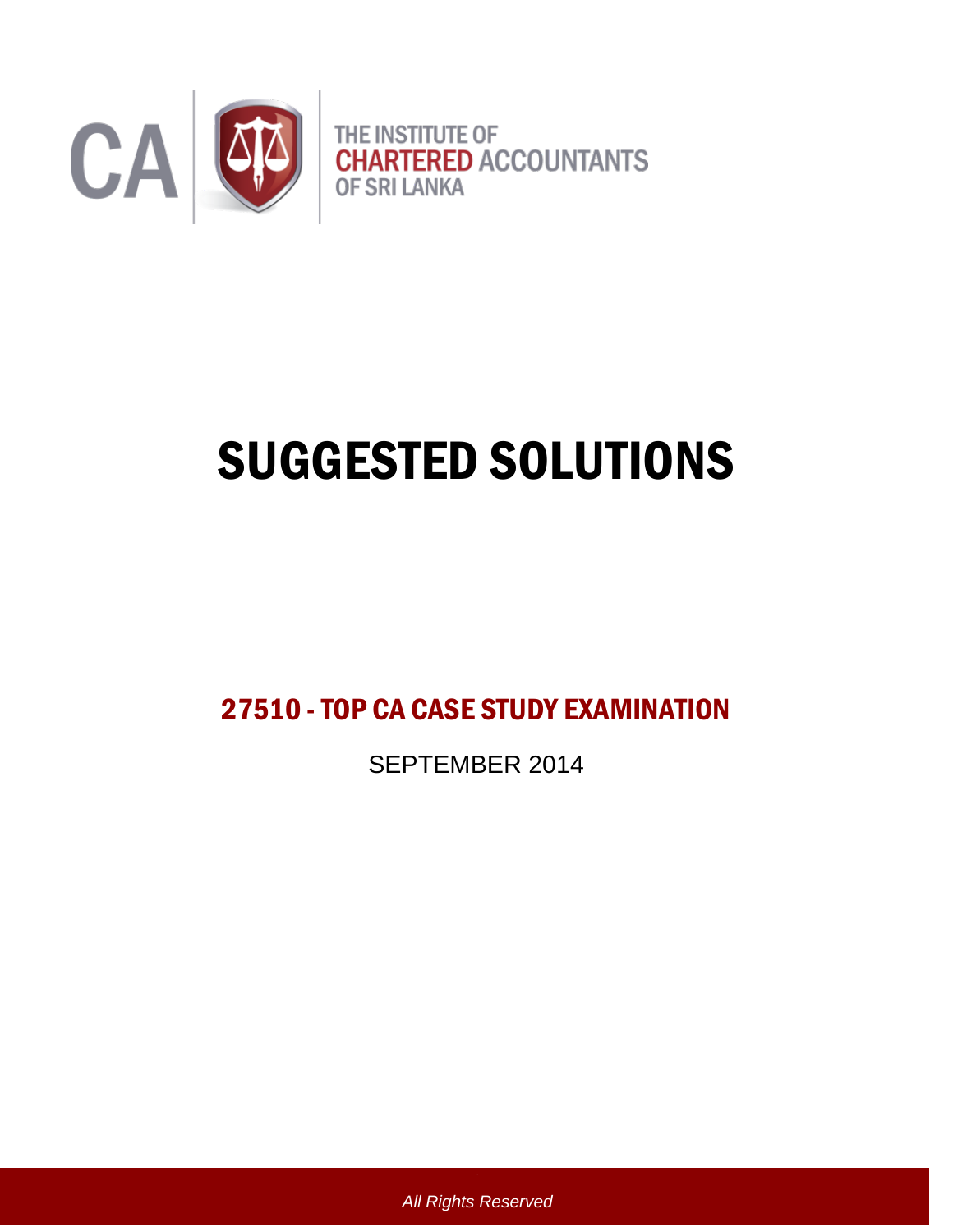Please note that this document provides only a general expectation of the examiners. However, there may be variations in answers provided by the candidates with reasonable Justifications.

(1) Describe which financial goal, in your opinion, Dilith seems to be primarily focused on.

In addition, explain whether you consider this goal to be the correct goal for SITS from the points of view of its stakeholders. Provide reasons for your answers.

(18 marks)

According to the information provided in both advanced information and impact information sections of the case study, Dilith seems to be primarily focused on profit maximization through minimization of major costs. As he over emphasizes on this he has throughout been reluctant to recruit required human talents for the growth of the company, i.e., whenever, other senior people highlighted the need of the recruitment of a few business analysts, he openly rejected this idea due to his concern about the high cost the company has to incur for these experts.

Though he thinks he is controlling the cost and thereby contributing to the profit, his over concern on this has itself become a constraint for profit growth. Therefore, there is a goal conflict within his thinking. Finally, his thinking is not contributing to the profit objectives of the company. He has been adamant in his thinking. As a result, in the recent past company revenues and profits started eroding. It has been reported that operating profits of the company have deteriorated during last two years; in 2012 and 2013 by 5.4% and 19.3% respectively.

## *Important*: *Students are supposed to quote from the information provided to prove their points.*

Dilith's over emphasis on goal of profit maximization (through managing costs or reducing costs) cannot be justified from the point of view of other stakeholders such as clients, employees, board of directors, shareholders and lenders. His idiosyncratic (peculiar) behaviour or way of managing the company does not seem to be fitting to the overall organizational goal.

Modern literature on the theory of the firm and the finance theory suggest that the shareholder value maximization as the appropriate goal for the organization. Theoretically, this goal has been justified as an appropriate goal for a company as the goal of value maximization cannot be achieved without giving due consideration to other stakeholder interests. This has been discussed in stakeholder theory as well.

Two institutional investors who contributed to the share capital of the company through the private placement seem to be very unhappy regarding the progress of the company. Their intention has been to list the company on the stock exchange in order to realize a value for their investment. Their target is getting distant as Dilith has not understood the right goal for the firm and the strategy to achieve it.

*Important: Candidates are required to explain the issue from the points of views of other constituencies of Stakeholders (e.g. lenders, employees) as well.*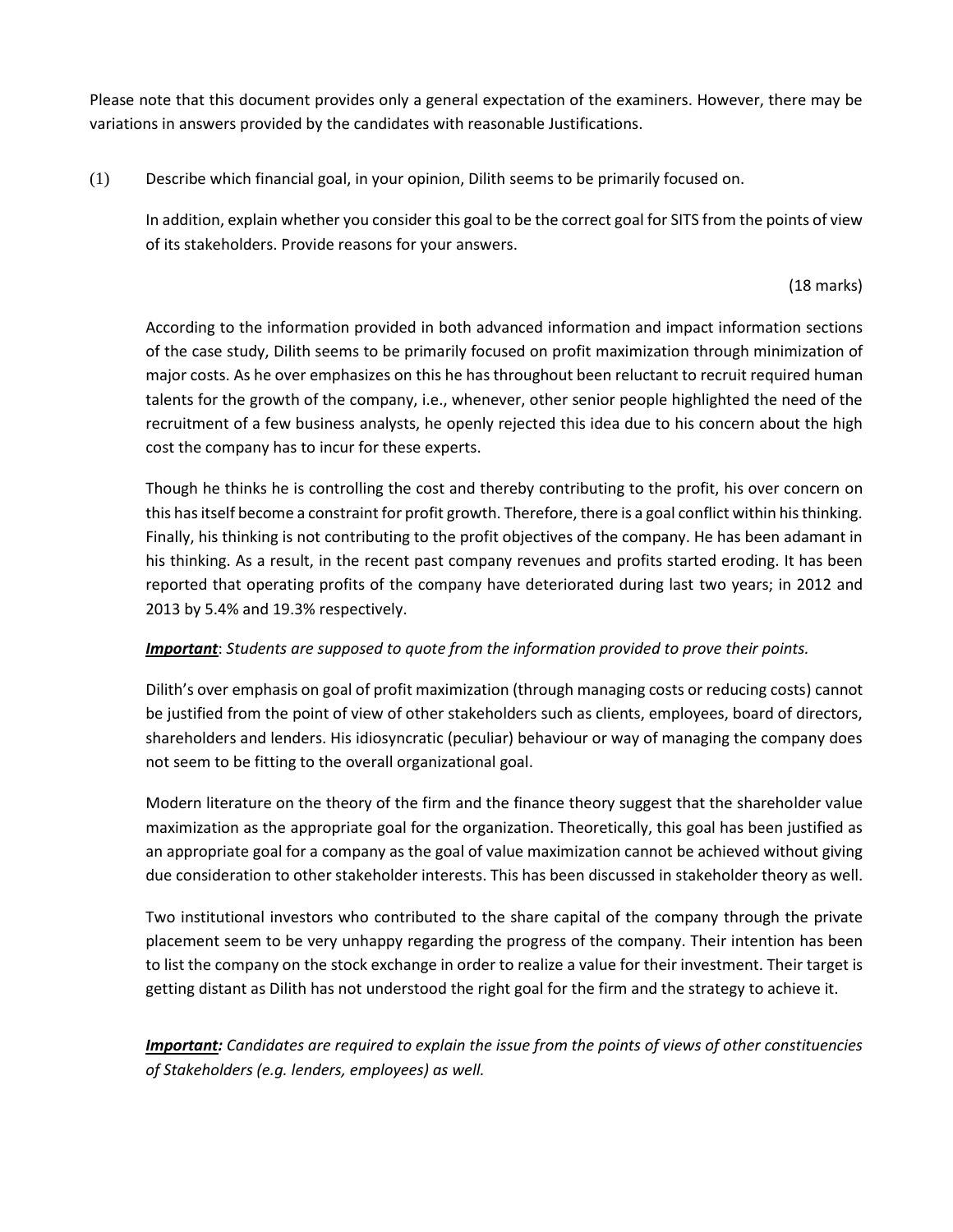(2) Explain the potential corporate governance issues and agency problems prevalent in SITS, with special reference to Dilith's management style.

(18 marks)

*The answer should cover the following areas:* 

- Understanding of corporate governance
- Gradually evolved corporate governance issues within SITS
- Understanding of agency theory
- Dilith's management style is not in line with good corporate governance practice

Corporate governance is the system of rules, practices and processes by which a company is directed and controlled. Corporate governance essentially involves balancing the interests of the many stakeholders in a company - these include company shareholders, employees, customers, suppliers, financiers, government and the community. Since corporate governance also provides the framework for attaining a company's objectives, it encompasses practically every sphere of management, from action plans and internal controls to performance measurement and corporate disclosure.

Naturally, with the growth of the company, the other stakeholders' involvement increases and the same can be observed in SITS as well. However, Dilith's management style which has been dominating right from the beginning of SITS has not given due consideration to the interests of the other stakeholders. In fact Dilith has failed to recognize evolving responsibilities towards increasingly important other stakeholders of the company with the growth.

According to the agency theory explanation, anybody who assumes the responsibilities of corporate management or controlling ownership becomes an agent of the entire shareholding community. Shareholders in general are the principal. Therefore, it is Dilith's responsibility to design a system so that all the layers of employees work for the company's overall goal. For this, it is very essential to create a goal congruent work environment. However, this is not visible within the company due to the peculiar management style followed by Dilith.

Dilith has a role conflict as a technical expert and as the CEO. He has not understood his priorities.

He has failed to assign responsibilities to others. Who is doing what is not clear. There seem to be no proper planning and delegation.

He has a problem of over confidence and underdelivery.

Being the chairman of the board and the CEO of the company Dilith controls the information and the agenda of the meetings. This is not a good corporate governance practice.(i.e. Duality is not there)

Dilith is not prepared to listen to others and always try to defend his stand. There seem to be less open discussions, both at the board level and the other operational levels.

Dilith's management style seems to be a part of his personality and upbringing. He has been his own person. He neither has a formal training in management nor proper experience achieved by working for another organization. He is not prepared to delegate as well.

*Important: Candidates are expected to clarify their points, drawing from the information provided.*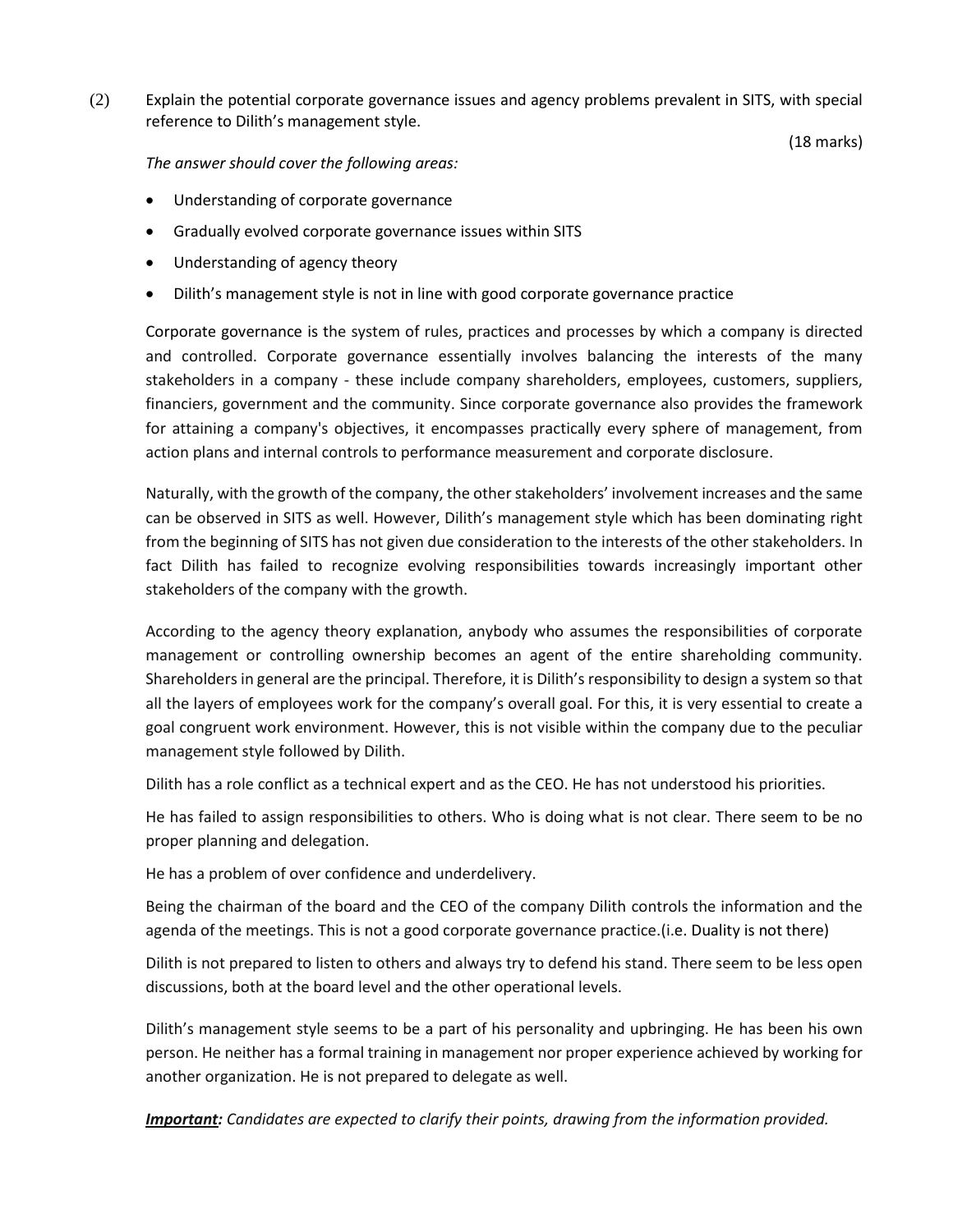(3) Assuming that you are the management consultant (Jayantha Welihinda) appointed to look into the issues at SITS, prepare a report to be submitted to the board of directors. Your report should cover, inter alia, an analysis of the problems faced by SITS and your recommendations (with justifications) to resolve them.

(Note: carrying out financial analysis may help you to understand some key issues faced by the company).

(64 marks)

The answer should consist of the followings:

- 1) A letter addressed to the Board of directors through the chairman
- 2) Report

## **The Report:**

It is expected to provide a structured report covering:

## **Executive summary / Introduction**

Should highlight major problems faced by the company currently as well as problems that may be faced in the near future, reasons for the problems (it should not be person-specific rather actionsspecific) and major recommendations.

### **Analysis**

### **Qualitative Analysis**

Attention on the transformation process and mistakes (not taking appropriate action at the right time

### **Financial Analysis**

Both time series comparisons and cross sectional comparisons are expected.

Candidates should recognize the fact that the financial analysis only help to identify the symptoms of the problems faced by the company and the seriousness of the problems

#### Time Series Analysis of Financial Performance

|                                    | Company     |            | <b>Change from</b><br>2012 to 2013 |
|------------------------------------|-------------|------------|------------------------------------|
|                                    | 2013        | 2012       |                                    |
|                                    |             |            |                                    |
| Current ratio                      | 1.34        | 0.96       | $+0.38$                            |
| Quick ratio                        | 0.63        | 0.52       | $+0.11$                            |
| Average collection period          | 121 days    | 75 days    | $+46$ days                         |
| Total asset turnover               | 0.51        | 0.62       | $-0.11$                            |
| Debt ratio                         | 10.9%       | $10.2\%$ * | $+0.7$                             |
| Time interest earned ratio (gross) | 4.71 times  | 6.34 times | $-1.63$                            |
| Time interest earned ratio (net)   | 12.58 times | 26.2 times | $-13.62$                           |
| Gross profit margin                | 45.3%       | 46.6%      | $-1.5%$                            |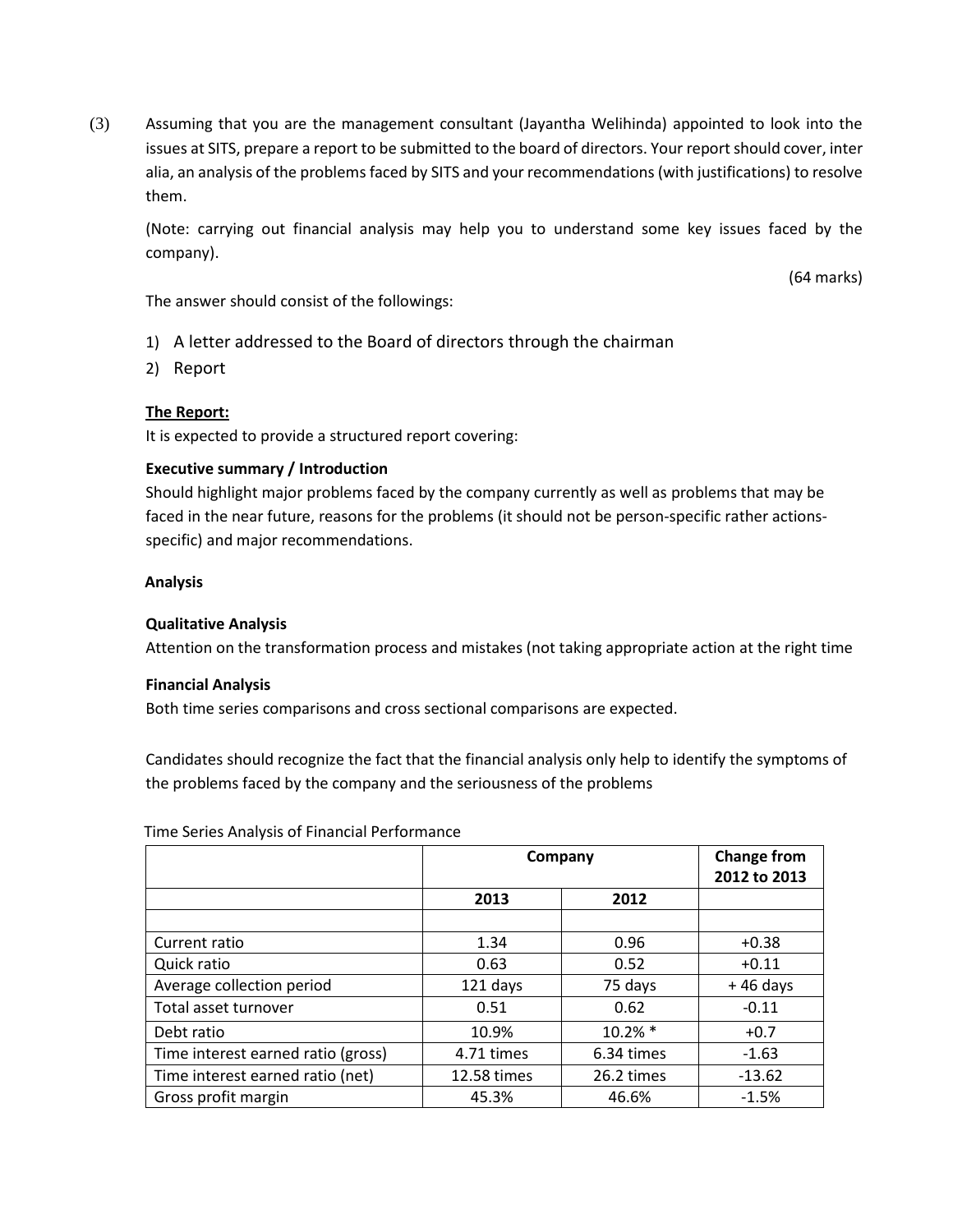| Operating profit margin (before tax | 26.4%    | 28.5%    | $-2.1%$   |
|-------------------------------------|----------|----------|-----------|
| and net finance expenses)           |          |          |           |
| Net profit margin                   | 18.1%    | 27.44%   | 9.34%     |
| Return on assets (ROA)              | 9.4%     | 13.1%    | 3.7%      |
| Return on equity (ROE)              | 16.6%    | 24%      | $-7.4%$   |
|                                     |          |          |           |
| <b>Earnings per share (EPS)</b>     | Rs. 5.32 | Rs. 7.09 | Rs.-1.77  |
| Dividend per share (DPS)            | Rs. 3.00 | Rs.4.00  | Rs. -1.00 |

Cross Sectional Analysis of Financial Performance

|                                     | Company     | Industry average | <b>Difference</b><br>Company $-$<br><b>Industry</b> |
|-------------------------------------|-------------|------------------|-----------------------------------------------------|
|                                     | 2013        | 2013             |                                                     |
|                                     |             |                  |                                                     |
| Current ratio                       | 1.34        | 1.42             | $-0.08$                                             |
| Quick ratio                         | 0.63        | 0.98             | $-0.35$                                             |
| Average collection period           | 121 days    | 47 days          | +74 days                                            |
| Total asset turnover                | 0.51        | 1.56             | $-.1.05$                                            |
| Debt ratio                          | 10.9%       | 21.5%            | 10.6%                                               |
| Time interest earned ratio (gross)  | 4.33 times  | 9.3 times        | -4.97times                                          |
| Time interest earned ratio (net)    | 12.58 times | 18.3 times       | -5.71times                                          |
| Gross profit margin                 | 45.3%       | 54.2%            | $-8.9\%$                                            |
| Operating profit margin (before tax | 26.4%       | 36.4%            | $-10.0\%$                                           |
| and Net finance expenses)           |             |                  |                                                     |
| Net profit margin                   | 18.1%       | 34.5%            | $-16.4%$                                            |
| Return on assets (ROA)              | 9.4%        | 18.7%            | $-9.3%$                                             |
| Return on equity (ROE)              | 16.6%       | 32.3%            | $-15.7%$                                            |

Using financial ratios, appropriate discussions are expected on **liquidity, leverage, profitability, asset utilization, shareholder consideration**. Further, the candidates have to discuss beyond what is reflected through financial ratios, i.e. though it shows an improvement in liquidity ratios, this is due to the delays in customer settlements and inventory build-up (work in progress). Further, candidates are expected to recognize that SITS is in critical juncture that SITS cannot move long without reforms.

Further, it was expected to explore the reasons for the symptoms identified through the financial analysis. There it was expected to come up with the whole lot of operational issues confronted by the firm (low productivity, quality issues, not meeting deadlines, customer dissatisfaction and payment delays, process related issues, employee issues etc.). Next, it was expected to come up with managerial issues that cause the operational issues (planning issues, organizational structure and division of work related issues, employee motivation related issues etc.) Finally, it was expected to identify the strategic causes that led to managerial issues (corporate goals and targets, stakeholder considerations, risk analysis, leadership, governance etc.) The analysis can be taken either bottom-up or top-down approach.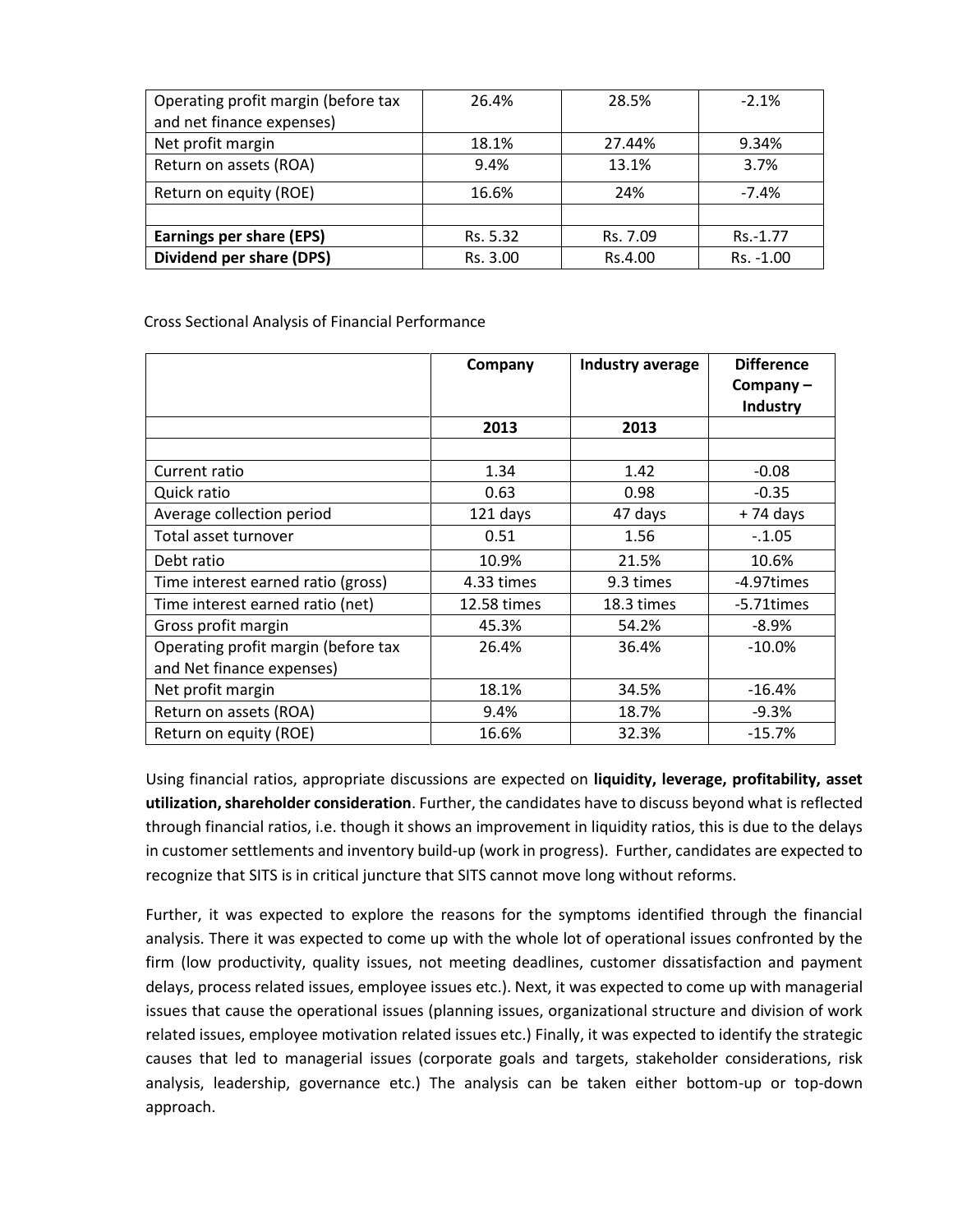#### **Recommendations**

It is expected to proposed near-term, medium-term to long-term recommendations by the candidates.

Near term strategies should focus on immediate problems to be resolved with no or less financial commitment such as building project team and assigning work responsibilities, planning for clearing delayed work/projects, building relations with customers, recovery plans for delayed A/c receivables, strategies for strengthening working capital etc.

Medium-term strategies may include: withholding/reducing dividends, recruitment of required human talents, performance based reward system,

Long-term strategies may include: developing long-range plans including reviewing processes based on planning cycles, facilitate training opportunities for employees both technical and managerial (it is necessary to acquire managerial skills by senior staff including the CEO), strengthening the marketing programmes (overseas markets), strengthening the capital base of the company (listing), introducing risk management programmes, developing stakeholder relations.

Candidates are expected to be specific in their recommendations with appropriate justifications.